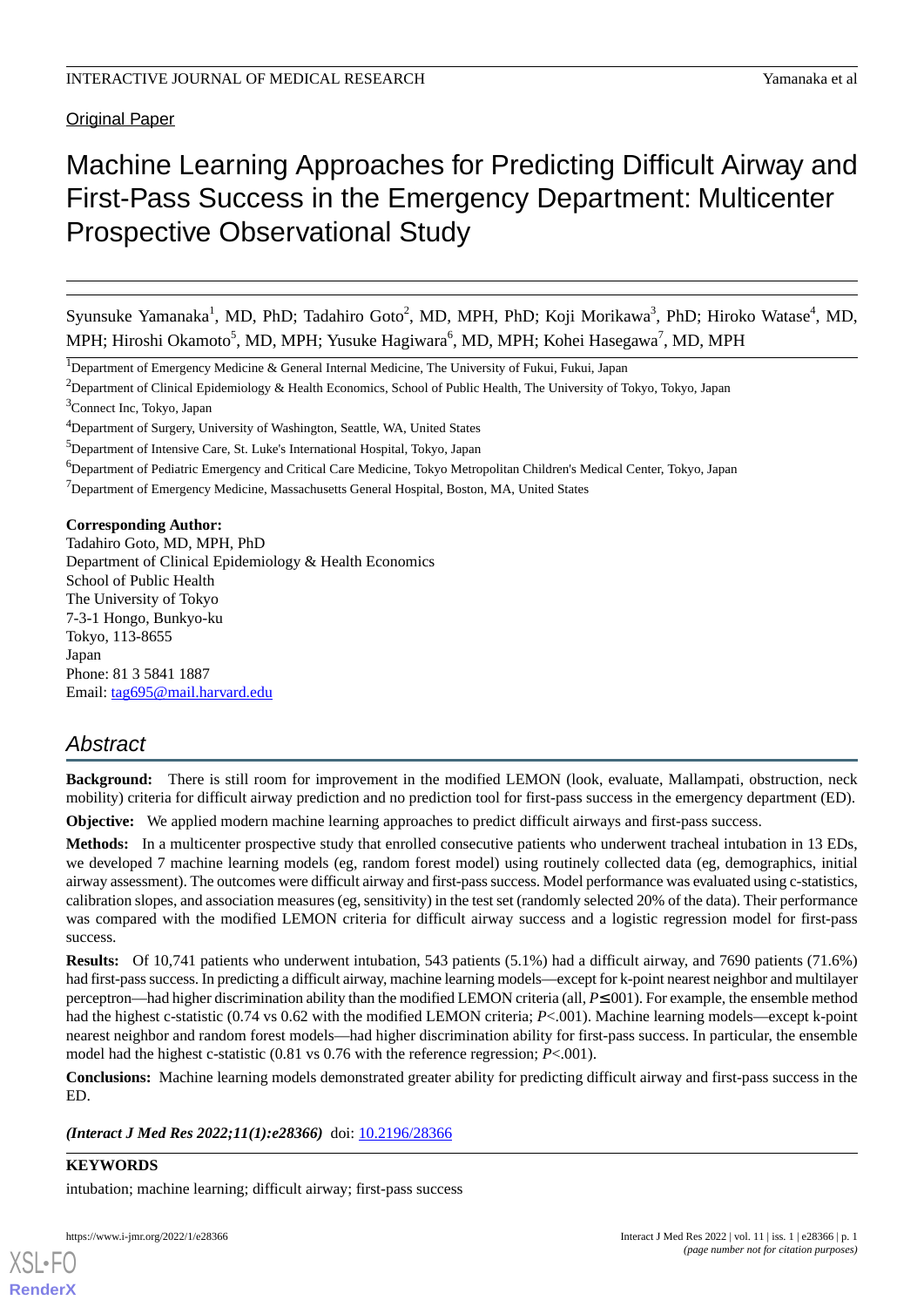# *Introduction*

In the emergency department (ED), achieving successful tracheal intubation at the initial attempt (ie, first-pass success) is essential [[1\]](#page-7-0). The literature has shown that repeated intubation attempts are associated with a higher rate of adverse events [\[2-](#page-7-1)[4\]](#page-8-0). However, recent studies have also reported first-pass success rates of 74%-84% in the ED [\[5](#page-8-1),[6\]](#page-8-2), suggesting that there are still occasions where repeated intubation attempts are required. To improve ED airway management, the development of effective risk stratification and prediction tools is instrumental.

A widely used prediction tool for difficult airway is the modified LEMON (look, evaluate, Mallampati, obstruction, neck mobility) criteria [[7](#page-8-3)], which has been validated [[8\]](#page-8-4). Although the criteria have good prediction ability (eg, sensitivity 86%, specificity 48% for direct laryngoscope) [[8\]](#page-8-4), there remains room for improvement. Besides, no prediction tool accurately predicts first-pass success (or failure) in the ED. The recent advent of machine learning approaches has enabled clinicians and researchers to accurately predict various diseases and conditions, such as sepsis [\[9\]](#page-8-5), acute asthma [\[10](#page-8-6)], and ED triage [\[11](#page-8-7),[12\]](#page-8-8). Compared with conventional prediction tools and regression approaches, modern machine learning approaches have several advantages, such as incorporating high-order, nonlinear interactions between predictors and mitigating overfitting [[13\]](#page-8-9). Despite the clinical and research importance, no study has yet applied modern machine learning approaches to predict a difficult airway in advance of preparing for airway management or to predict first-pass success once the intubation strategy has been determined in the ED.

To address this significant knowledge gap in the literature, using data from a prospective, multicenter study of ED airway management, we aimed to develop machine learning models that accurately predict difficult airway and first-pass success and to compare their performance with conventional approaches.

# *Methods*

#### **Study Design, Setting, and Participants**

This study analyzes data from a multicenter, prospective study of emergency airway management—the second Japanese Emergency Airway Network (JEAN-2) study. The details of the study design, setting, participants, methods of data measurement, and definitions of variables have been reported elsewhere [\[14](#page-8-10)]. In brief, the JEAN-2 study is a consortium of 13 academic and community EDs, including 10 level I and 3 level Ⅱ equivalent trauma centers. These EDs are located in different geographic regions across Japan. The median ED census is 29,000 patients per year (range of 16,000 to 67,000 annual visits). These ED are affiliated with an emergency medicine residency training program. Attending physicians or resident physicians who are under the supervision of the attending physician perform intubations. In this observational study, patients were managed at the discretion of treating physicians. The institutional review board at each participating center approved the waiver of informed consent before data collection. This study used data from consecutive (both children and adults) patients who underwent ED management at one of

the participating EDs from January 1, 2010 through December 31, 2018. Patients who underwent surgical intubations at the first attempt were excluded.

#### **Outcomes**

The outcomes of interests were difficult airway and first-pass success. According to the American Society of Anesthesiologists (ASA) guidelines, a difficult airway was defined as multiple intubation attempts by emergency physicians or anesthesiologists according to the ASA guidelines [[15\]](#page-8-11). First-pass success was defined as intubation success at the initial attempt of each encounter [[16\]](#page-8-12). Intubation success was defined as the proper placement of a tracheal tube through the vocal cord, confirmed by the use of quotative or end-tidal  $CO<sub>2</sub>$ monitoring [[17\]](#page-8-13). An intubation attempt was defined as a single insertion of the laryngoscope past the teeth [\[18](#page-8-14)].

#### **Predictors of Machine Learning Models**

To develop machine learning models for the difficult airway outcome, we used the following variables that are *routinely* obtained in advance of the actual intubation attempt: patient demographics (age, sex, estimated height and body weight, BMI), components of the modified LEMON criteria, pre-intubation vital signs (pulse rate, systolic blood pressure, respiratory rate, oxygen saturation), and Glasgow coma scale. To develop models that predict the first-pass success outcome (once the intubation strategy has been determined), we used all available intubation-related information—in addition to the aforementioned predictors—such as type of day (weekend/weekday), medications, intubation methods, intubation devices, intubator's post-graduate year, and intubator's specialty.

#### **Statistical Analysis**

Summary statistics were used to describe the characteristics of patients and airway management. After performing imputations for missing continuous variables (most predictors had <10% missingness; [Multimedia Appendix 1](#page-7-2)) using random forest [\[19](#page-8-15)], we conducted predictor preprocessing, such as one-hot encoding (ie, creation of dummy variables), normalization, and standardization. The nonlinear predictors included in the developed models were age, body weight, height, BMI, and pre-intubation vital signs. In the training set (80% random sample), for each outcome, we developed 7 machine learning models: (1) logistic regression model with elastic-net (penalized logistic regression) [[20\]](#page-8-16), (2) random forest [[21\]](#page-8-17), (3) gradient boosting decision tree  $[22]$  $[22]$ , (4) multilayer perceptron  $[23]$  $[23]$ , (5) k-point nearest neighbor  $[24]$  $[24]$ , (6) XGBoost  $[25]$  $[25]$ , and (7) ensemble model (ridge regression and the random forest with an equal weight)  $[26]$  $[26]$ . For the difficult airway outcome, the modified LEMON criteria model was used as the reference model. For the first-pass success outcome, a (nonpenalized) logistic regression model was used as the reference model. We performed stratified 5-fold cross-validation to determine the optimal hyperparameters with the highest c-statistic (ie, the area under the receiver operating characteristic [ROC] curve).

In the test set (the remaining 20% of the random sample), we measured the performance of reference and machine learning models. We estimated the c-statistic of each model and examined the following association measures: sensitivity,

 $XS$ -FO **[RenderX](http://www.renderx.com/)**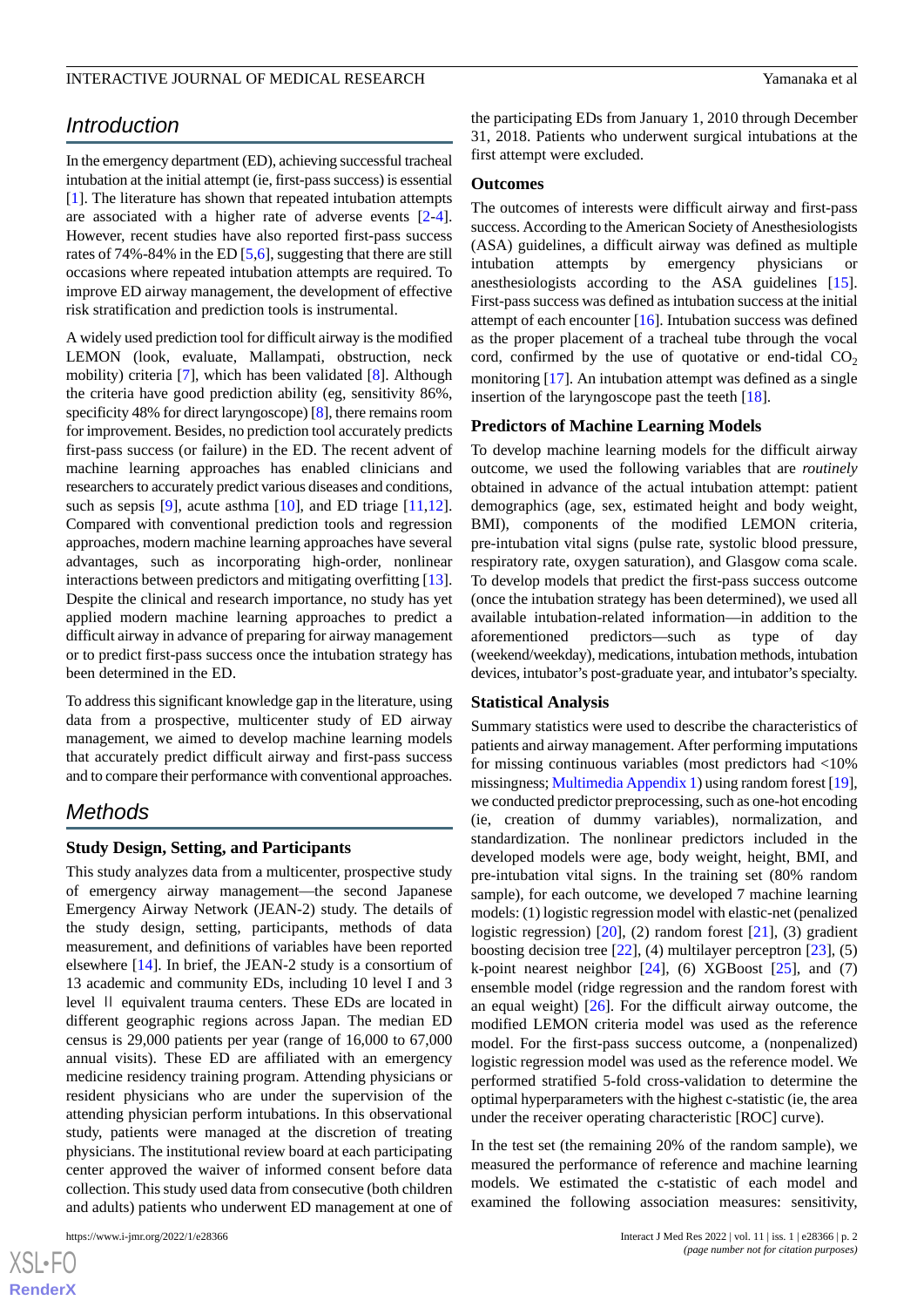specificity, positive and negative predictive values, and positive and negative likelihood ratios. The c-statistic is the probability that, given 2 individuals (one who experiences the outcome of interest and the other who does not), the model estimates a higher probability for the first patient than for the second [[27\]](#page-9-5). We determined the threshold of perspective prediction (cut-off) results based on the ROC curve from the Youden method [[28\]](#page-9-6). For the model with the highest c-statistic among the 7 machine learning models, we computed the variable importance—how strongly each of the predictors improved the c-statistic. We also examined calibration plots of the best-performing machine learning model for each of the outcomes. Data were analyzed using python (version 3.7.3) and R (version 3.6.2). Two-sided *P* values <.05 were considered statistically significant.

# *Results*

### **Patient Characteristics**

During the 108-month study period, the JEAN-2 study recorded data for 10,816 patients (capture rate, 96%) who underwent emergency airway management at one of the 13 participating EDs. Of these, 75 patients who underwent surgical intubation at their first attempt were excluded; the remaining 10,741 patients comprised the analytic cohort. The patient characteristics, details of airway management, and intubation outcomes are shown in [Table 1.](#page-2-0) The median age was 71 (IQR 56 -81) years, 2.8% (304/10,741) were children, and 38.0% (4079/10,741) were female. Overall, 5.1% (543/10,741) of patients had a difficult airway outcome, while 71.6% (7690/10,741) had first-pass success. An aborted intubation attempt occurred for 39 patients.

<span id="page-2-0"></span>Table 1. Patient characteristics, airway management, and outcomes in 10,741 patients who underwent tracheal intubation in the emergency department.

| Variables                                        | Results           |  |  |  |
|--------------------------------------------------|-------------------|--|--|--|
| Age (years), median (IQR)                        | $71(56-81)$       |  |  |  |
| Children ( $18$ years), n $(\%)$                 | 304(2.8)          |  |  |  |
| Female gender, n (%)                             | 4079 (38.0)       |  |  |  |
| Estimated height (cm), median (IQR)              | $160(153-170)$    |  |  |  |
| Estimated body weight (kg), median (IQR)         | $60(50-67)$       |  |  |  |
| BMI ( $\text{kg/m}^2$ ), median (IQR)            | $22.0(19.5-24.3)$ |  |  |  |
| Primary indication, n (%)                        |                   |  |  |  |
| Medical cardiac arrest                           | 3785 (35.2)       |  |  |  |
| Traumatic cardiac arrest                         | 438 (4.1)         |  |  |  |
| Medical indication                               | 5440 (50.6)       |  |  |  |
| Airway problem (eg, obstruction)                 | 289(2.7)          |  |  |  |
| Breathing problem (eg, respiratory failure)      | 1673(15.6)        |  |  |  |
| Circulation problem (eg, shock)                  | 1080(10.1)        |  |  |  |
| Altered mental status                            | 2036(19.0)        |  |  |  |
| Others                                           | 360(3.4)          |  |  |  |
| Traumatic indication                             | 1080(10.1)        |  |  |  |
| Modified LEMON <sup>a</sup> criteria, n (%)      |                   |  |  |  |
| Look externally                                  | 583(5.0)          |  |  |  |
| $3-3-(2)$ rule                                   | 3620 (33.7)       |  |  |  |
| Obstruction                                      | 774(7.2)          |  |  |  |
| Neck mobility                                    | 1101(10.3)        |  |  |  |
| Any criterion met in the modified LEMON criteria | 4709 (43.8)       |  |  |  |
| Intubation outcomes, n (%)                       |                   |  |  |  |
| Difficult airway                                 | 543(5.1)          |  |  |  |
| First-pass success                               | 7690 (71.6)       |  |  |  |

<sup>a</sup>LEMON: look, evaluate, Mallampati, obstruction, neck mobility.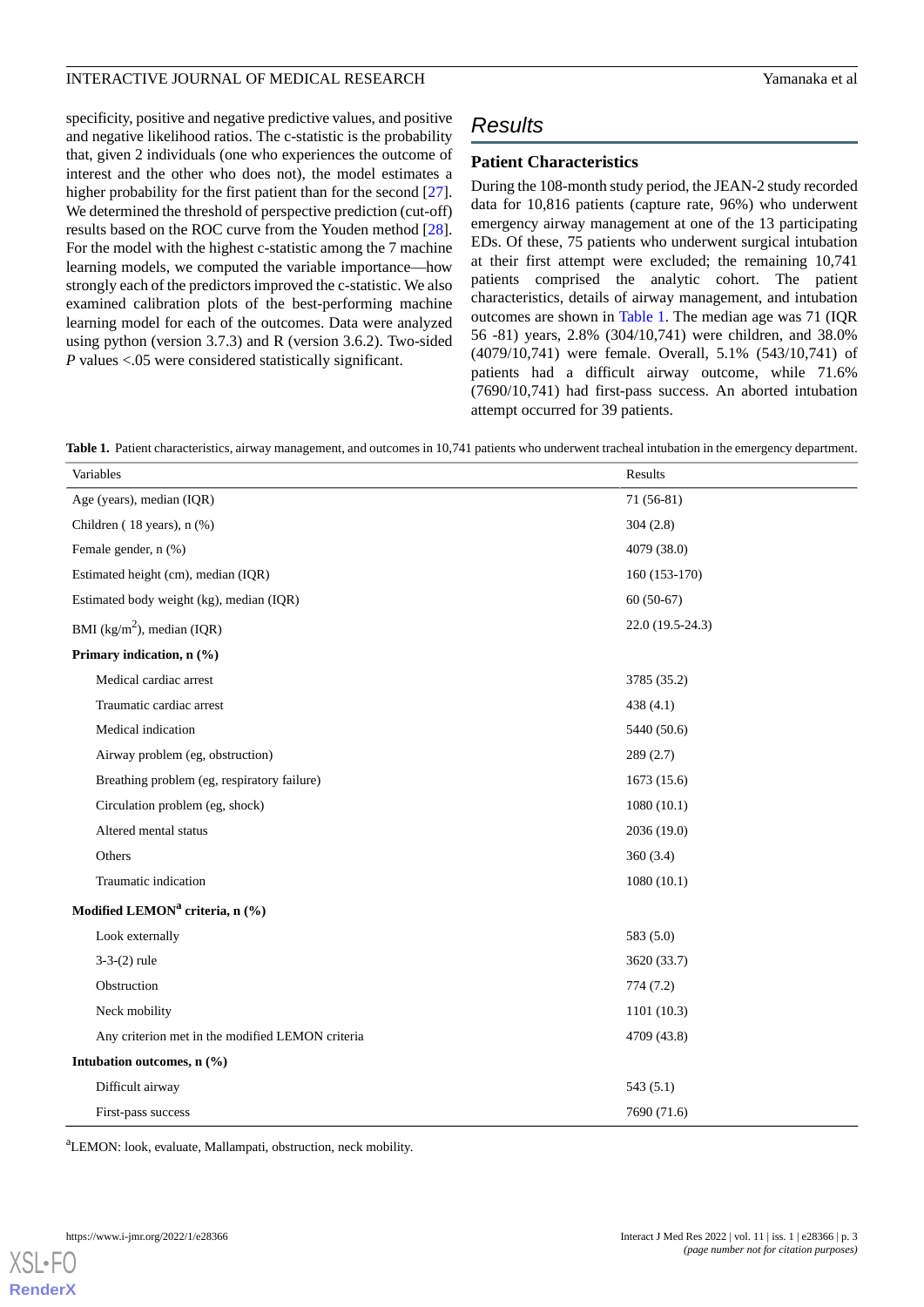#### **Prediction Performance for Difficult Airway Outcomes**

[Table 2](#page-3-0) summarizes the performance of the modified LEMON criteria (reference) and 7 machine learning models when predicting a difficult airway outcome in the ED. Compared with the modified LEMON criteria, the discrimination ability of machine learning models—except for the k-point nearest-neighbor model and multilayer perceptron model—were significantly greater (*P*≤.001). Among the 7 machine learning models, the ensemble model had the highest c-statistic (0.74, 95% CI 0.67-0.79; [Figure 1](#page-4-0)A), with a sensitivity of 0.67 (95% CI 0.65-0.69), specificity of 0.70 (95% CI 0.68-0.72), positive predictive value of 0.09 (95% CI 0.08-0.11), and negative predictive value of 0.98 (95% CI 0.97-0.98). Compared with the modified LEMON criteria, which had a specificity of 0.57 (95% CI 0.56-0.58), all machine learning models had higher specificity, with the multilayer perceptron model achieving a specificity of 0.92 (95% CI 0.90-0.93). The calibration plot ([Figure 2A](#page-4-1))—which indicates how far the predicted risk from the ensemble model deviated from the actual risk—showed that the ensemble model overestimated the risk of the outcome, while there was a positive relationship between the predicted and actual risks, largely due to the class imbalance (ie, difficult airway outcome occurred only in 5% of the sample).

<span id="page-3-0"></span>**Table 2.** Performance of 7 machine learning models and modified LEMON (look, evaluate, Mallampati, obstruction, neck mobility) criteria when predicting difficult airway outcome in the emergency department.

| Models                                 | C-statistic <sup>a</sup><br>$(95\% \text{ CI})$ | P value                | Sensitivity<br>$(95\% \text{ CI})$ | Specificity<br>$(95\% \text{ CI})$ | $PPV^b$ (95%<br>CI      | NPV <sup>c</sup><br>$(95\% \text{ CI})$ | $PLR^d$ (95%<br>CI)     | $NLR^e$ (95%<br>CI      |
|----------------------------------------|-------------------------------------------------|------------------------|------------------------------------|------------------------------------|-------------------------|-----------------------------------------|-------------------------|-------------------------|
| Modified LEMON<br>criteria (reference) | $0.62(0.60-$<br>0.64)                           | Reference <sup>1</sup> | $0.67(0.66-0.68)$                  | $0.57(0.56-0.58)$                  | $0.08(0.07 -$<br>(0.08) | $0.97(0.97 -$<br>0.97)                  | $1.57(1.48 -$<br>1.68)  | $0.57(0.54 -$<br>0.61)  |
| Penalized logistic<br>regression       | $0.73(0.68 -$<br>(0.79)                         | < 0.001                | $0.66(0.64-0.68)$                  | $0.68(0.66-0.70)$                  | $0.09(0.08 -$<br>0.10)  | $0.98(0.97 -$<br>(0.98)                 | $2.05(1.75 -$<br>(2.40) | $0.51(0.43 -$<br>0.59)  |
| Random forest                          | $0.72(0.67 -$<br>0.77)                          | < 0.001                | $0.58(0.56-0.60)$                  | $0.74(0.72-0.75)$                  | $0.09(0.08 -$<br>0.11)  | $0.97(0.97 -$<br>(0.98)                 | $3.84(2.50-$<br>5.90)   | $0.84(0.55 -$<br>1.29)  |
| Gradient boost                         | $0.72(0.66 -$<br>0.77)                          | .001                   | $0.77(0.75-0.79)$                  | $0.58(0.56-0.60)$                  | $0.08(0.07 -$<br>(0.09) | $0.98(0.98 -$<br>(0.99)                 | $1.84(1.63-$<br>2.08)   | $0.39(0.35 -$<br>(0.44) |
| Multilayer percep-<br>tron             | $0.57(0.50-$<br>0.63)                           | .14                    | $0.19(0.17-0.20)$                  | $0.92(0.90-0.93)$                  | $0.09(0.08 -$<br>0.11)  | $0.96(0.95 -$<br>0.97)                  | $2.24(1.44-$<br>3.48    | $0.89(0.57 -$<br>1.38)  |
| K-point nearest<br>neighbor            | $0.54(0.49-$<br>0.61)                           | .02                    | $0.39(0.36-0.41)$                  | $0.70(0.68-0.72)$                  | $0.06(0.05 -$<br>0.07)  | $0.96(0.95 -$<br>0.97)                  | $1.30(1.00-$<br>1.68)   | $0.87(0.67 -$<br>1.14)  |
| <b>XGBoost</b>                         | $0.72(0.67 -$<br>0.77)                          | < 0.001                | $0.69(0.67-0.71)$                  | $0.60(0.58-0.62)$                  | $0.07(0.06 -$<br>(0.09) | $0.98(0.97 -$<br>(0.98)                 | $1.70(1.47 -$<br>1.97)  | $0.52(0.45 -$<br>0.61)  |
| Ensemble model <sup>g</sup>            | $0.74(0.67 -$<br>(0.79)                         | < 0.001                | $0.67(0.65-0.69)$                  | $0.70(0.68-0.72)$                  | $0.09(0.08 -$<br>0.11)  | $0.98(0.97 -$<br>(0.98)                 | $2.21(1.89-$<br>(2.58)  | $0.48(0.41 -$<br>0.56)  |

<sup>a</sup>C-statistic in the modified LEMON was evaluated using 95% CIs.

<sup>b</sup>PPV: positive predictive value.

 ${}^{\text{c}}$ NPV: negative predictive value.

<sup>d</sup>PLR: positive likelihood ratio.

<sup>e</sup>NLR: negative likelihood ratio.

<sup>f</sup>Comparison of the area under the curve of the reference model (modified LEMON) with that of each machine learning model using the DeLong test. <sup>g</sup>Ensemble prediction model using these machine learning models (that combined ≥2 models).

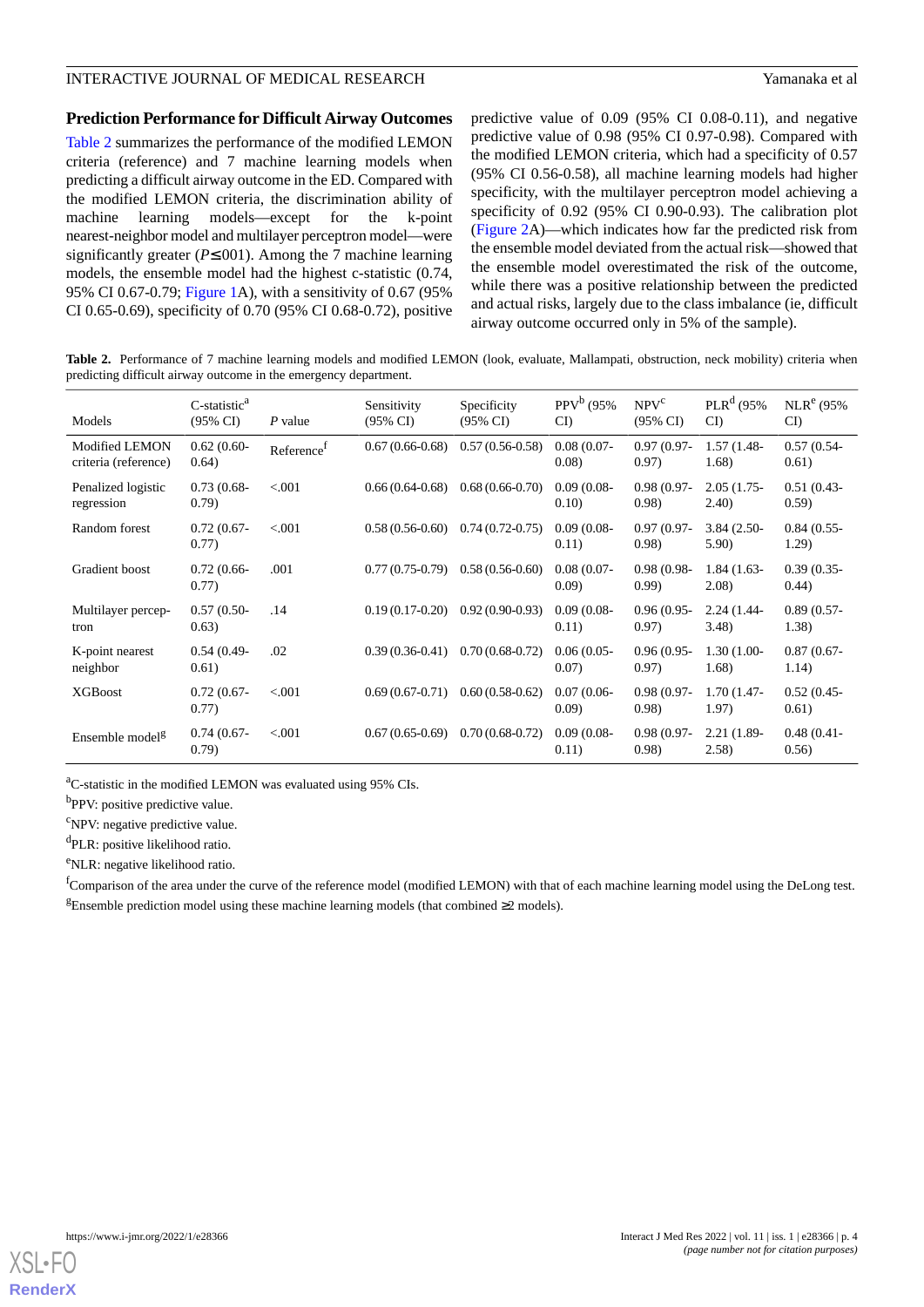<span id="page-4-0"></span>**Figure 1.** Discrimination ability of the ensemble model and logistic regression (reference) model in predicting intubation outcomes, including (A) difficult airway outcomes and (B) first-pass success outcomes. mLEMON: modified look, evaluate, Mallampati, obstruction, neck mobility model.



<span id="page-4-1"></span>**Figure 2.** Calibration plots of ensemble models in predicting intubation outcomes, including (A) difficult airway outcomes and (B) first-pass success outcomes.



#### **Prediction Performance for First-Pass Success Outcomes**

[Table 3](#page-5-0) summarizes the performance of the reference model and 7 machine learning models when predicting the first-pass success outcome in the ED. Compared with the reference model, the discrimination ability of machine learning models—except for the random forest and k-point nearest neighbor models—was significantly higher (all *P*<.05). Among the 7 machine learning models, the ensemble model had the highest c-statistic (0.81,

95% CI 0.79-0.83; [Figure 1B](#page-4-0)). Compared with the reference model, the ensemble model had a higher sensitivity (0.79, 95% CI 0.77-0.81) and specificity (0.67, 95% CI 0.65-0.69), with a PPV of 0.85 (95% CI 0.84-0.87) and NPV of 0.57 (95% CI 0.55-0.59). Compared with the reference model, which had a specificity of 0.36 (95% CI 0.34-0.38), most machine learning models had higher specificity, with the random forest model achieving a specificity of 0.70 (95% CI 0.68-0.72). In the calibration plot of the ensemble model ([Figure 2B](#page-4-1)), the

[XSL](http://www.w3.org/Style/XSL)•F **[RenderX](http://www.renderx.com/)**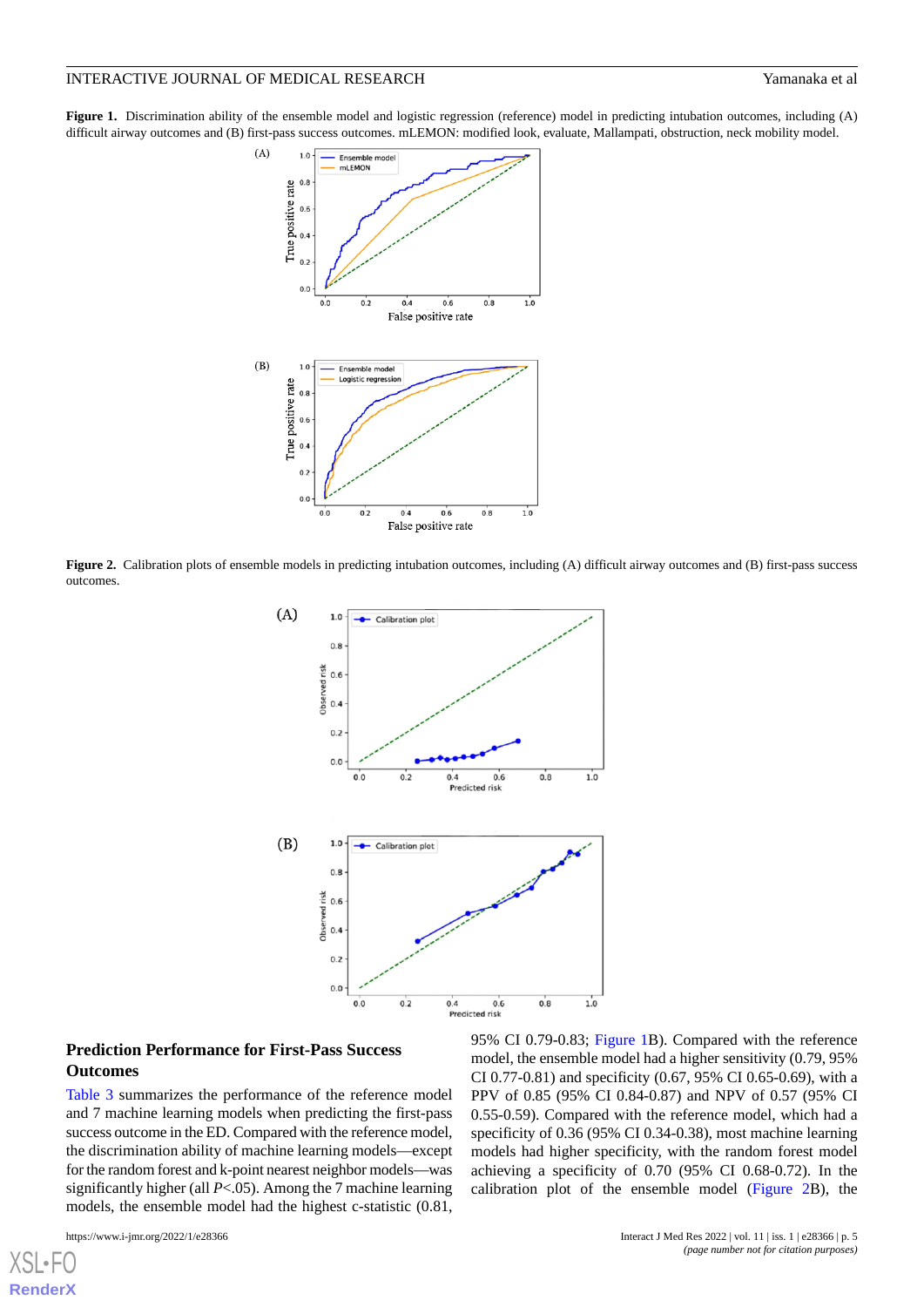model-predicted probability was well-matched with the observed probabilities.

<span id="page-5-0"></span>

| Table 3. Performance of 7 machine learning models and reference model when predicting first-pass success outcome in the emergency department<br>u and the contract of the contract of the contract of the contract of the contract of the contract of the contract of the contract of the contract of the contract of the contract of the contract of the contract of the cont |  |
|--------------------------------------------------------------------------------------------------------------------------------------------------------------------------------------------------------------------------------------------------------------------------------------------------------------------------------------------------------------------------------|--|
|--------------------------------------------------------------------------------------------------------------------------------------------------------------------------------------------------------------------------------------------------------------------------------------------------------------------------------------------------------------------------------|--|

| Models                                   | C statistic<br>$(95\% \text{ CI})$ | $P$ value       | Sensitivity<br>$(95\% \text{ CI})$ | Specificity<br>$(95\% \text{ CI})$ | PPV <sup>a</sup> (95%<br>CI | $NPV^b(95%$<br>CI       | $PLRc$ (95%)<br>CI       | $NLR^d$ (95%<br>CI      |
|------------------------------------------|------------------------------------|-----------------|------------------------------------|------------------------------------|-----------------------------|-------------------------|--------------------------|-------------------------|
| Logistic regression<br>(reference)       | $0.76(0.74-$<br>(0.78)             | $(Reference)^e$ | $0.91(0.89-0.92)$                  | $0.36(0.34-0.38)$                  | $0.78(0.76-$<br>(0.79)      | $0.61(0.59-$<br>(0.63)  | $1.42(1.33-$<br>1.51)    | $0.26(0.24 -$<br>0.27)  |
| Penalized logistic re-<br>gression       | $0.81(0.79-$<br>(0.83)             | .001            | $0.79(0.77-0.80)$                  | $0.70(0.68-0.72)$                  | $0.86(0.85 -$<br>(0.88)     | $0.57(0.55 -$<br>(0.59) | $2.59(2.29 -$<br>2.92)   | $0.31(0.27 -$<br>0.35)  |
| Random forest                            | $0.78(0.76-$<br>0.81)              | .12             | $0.78(0.76-0.79)$                  | $0.64(0.62-0.66)$                  | $0.84(0.83 -$<br>0.86       | $0.54(0.52 -$<br>0.56)  | $2.16(1.94 -$<br>1.2.41) | $0.35(0.31 -$<br>(0.39) |
| Gradient boost                           | $0.80(0.78 -$<br>0.82)             | .005            | $0.92(0.91-0.94)$                  | $0.40(0.38-0.43)$                  | $0.79(0.77-$<br>0.81)       | $0.69(0.67 -$<br>0.71)  | $1.55(1.45 -$<br>1.66)   | $0.19(0.17-$<br>0.20)   |
| Multilayer perceptron                    | $0.81(0.79-$<br>(0.83)             | .002            | $0.92(0.91-0.93)$                  | $0.44(0.42-0.46)$                  | $0.80(0.78 -$<br>0.82)      | $0.69(0.67 -$<br>0.71)  | $1.64(1.53-$<br>1.76)    | $0.18(0.17-$<br>(0.19)  |
| K-point nearest neigh-<br>bor            | $0.75(0.73 -$<br>0.77)             | .60             | $0.98(0.97-0.98)$                  | $0.18(0.16-0.20)$                  | $0.74(0.73-$<br>0.76        | $0.78(0.76-$<br>(0.80)  | $1.19(1.15-$<br>1.24)    | $0.12(0.11 -$<br>0.12)  |
| <b>XGBoost</b>                           | $0.81(0.79-$<br>(0.83)             | < 0.001         | $0.94(0.93-0.95)$                  | $0.38(0.36-0.40)$                  | $0.79(0.77-$<br>0.81)       | $0.73(0.71 -$<br>0.75)  | $1.53(1.43-$<br>1.62)    | $0.15(0.14 -$<br>0.16)  |
| Ensemble model <sup><math>I</math></sup> | $0.81(0.79-$<br>(0.83)             | < 0.001         | $0.79(0.77-0.81)$                  | $0.67(0.65-0.69)$                  | $0.85(0.84 -$<br>0.87)      | $0.57(0.55 -$<br>(0.59) | $2.39(2.13-$<br>2.67)    | $0.31(0.28 -$<br>(0.35) |

<sup>a</sup>PPV: positive predictive value.

<sup>b</sup>NPV: negative predictive value.

<sup>c</sup>PLR: positive likelihood ratio.

<sup>d</sup>NLR: negative likelihood ratio.

<sup>e</sup>Comparison of the area under the curve of the reference model with that of each machine learning model using the DeLong test.

fEnsemble prediction model using these machine learning models (that combined ≥2 models).

#### **Variable Importance**

[Table 4](#page-6-0) shows the variable importance of the best performance model (the ensemble model) for each outcome. For the difficult airway prediction, the most contributing predictor was age,

followed by any criterion met in the modified LEMON criteria and hyoid mental distance ≥3 fingers. For the first-pass success prediction, the best contributing predictor was the use of laryngeal pressure, followed by lifting force required for laryngeal deployment and Cormack grade of 3.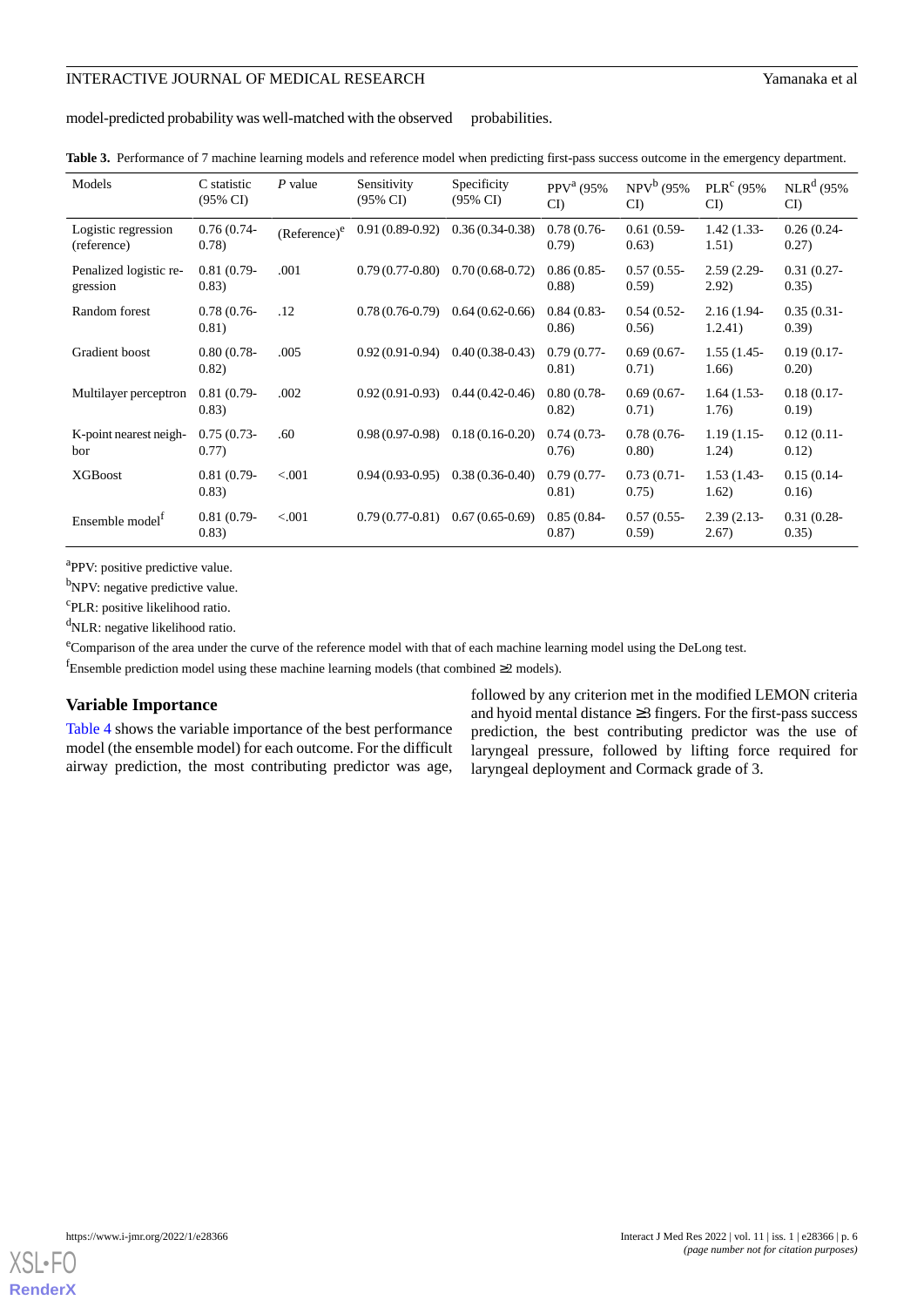<span id="page-6-0"></span>**Table 4.** Importance of each predictor of ensemble model when predicting difficult airway and first-pass success outcomes.

| Predictors                                      | $\Delta$ c-statistics <sup>a</sup> |  |  |  |
|-------------------------------------------------|------------------------------------|--|--|--|
| Predictors for difficult airway outcome         |                                    |  |  |  |
| Age                                             | 0.093                              |  |  |  |
| Any modified LEMON <sup>b</sup> criterion met   | 0.093                              |  |  |  |
| Hyoid mental distance $\geq$ 3 fingers          | 0.091                              |  |  |  |
| Interincisor distance of 3 fingers              | 0.084                              |  |  |  |
| <b>BMI</b>                                      | 0.080                              |  |  |  |
| Body weight                                     | 0.073                              |  |  |  |
| >80 years old                                   | 0.070                              |  |  |  |
| Hyoid mental distance of 2 fingers              | 0.053                              |  |  |  |
| Airway obstruction                              | 0.049                              |  |  |  |
| Neck mobility                                   | 0.048                              |  |  |  |
| Predictors for first-pass success outcome       |                                    |  |  |  |
| Use of laryngeal pressure                       | 0.118                              |  |  |  |
| Lifting force required for laryngeal deployment | 0.108                              |  |  |  |
| Cormack grade of 3                              | 0.099                              |  |  |  |
| Any modified LEMON criterion met                | 0.094                              |  |  |  |
| Cormack grade of 1                              | 0.094                              |  |  |  |
| Intubator's post-graduation year of 1 or 2      | 0.090                              |  |  |  |
| Neuromuscular blocking agent (rocuronium)       | 0.077                              |  |  |  |
| Rapid sequence intubation                       | 0.076                              |  |  |  |
| Video laryngoscope (C-MAC)                      | 0.075                              |  |  |  |
| Video Cormack grade of 1                        | 0.074                              |  |  |  |
| Interincisor distance $\geq$ 3 fingers          | 0.079                              |  |  |  |

<sup>a</sup>The variable importance of a predictor is agnostic regarding the direction of the association.

<sup>b</sup>LEMON: look, evaluate, Mallampati, obstruction, neck mobility.

## *Discussion*

#### **Principal Findings**

In this analysis of multicenter prospective data from 10,741 ED patients, we applied modern machine learning models to predict intubation-related outcomes in the ED. Specifically, compared with conventional approaches (ie, modified LEMON criteria and nonpenalized logistic regression model), most machine learning models demonstrated superior discrimination performance when predicting both difficult airway and first-pass success outcomes. Additionally, these machine learning models also achieved higher specificity when predicting these 2 outcomes. To the best of our knowledge, this is the first study that has investigated the performance of modern machine learning models when predicting clinically important intubation outcomes in the ED setting.

Consistent with our findings, the following has been reported as predictors for first-pass success in the ED: patient characteristics (eg, restricted mouth opening, restricted neck extension, and swollen tongue), high Cormack grade, intubators' characteristics (eg, clinical experience and working department),

[XSL](http://www.w3.org/Style/XSL)•FO **[RenderX](http://www.renderx.com/)**

the use of rapid-sequence intubation, and the use of video laryngoscope at the first attempt [\[6](#page-8-2),[29-](#page-9-7)[31\]](#page-9-8).

The importance of accurate prediction for difficult airways has been emphasized in ED airway management [\[8](#page-8-4)]. Although the modified LEMON criteria (and the LEMON criteria) have been validated as an indicator for difficult airways, their prediction ability is suboptimal for clinical use [\[7](#page-8-3),[8\]](#page-8-4). In the operating room setting, a couple of studies have reported a potential benefit of machine learning models for predicting difficult airways [\[32](#page-9-9)[,33](#page-9-10)]. For example, in a single-center study of 80 patients, a deep learning approach using data from the patients' facial images had high discrimination ability for difficult airways—defined as multiple attempts by an intubator with at least 12 months of anesthesia experience, grade 3 or 4 laryngoscopic view, need for a second intubator, or nonelective use of an alternative airway device [\[32](#page-9-9)]. Our multicenter study—with a sample size that is many times larger than the prior studies on this topic—builds on these earlier reports and extends them by demonstrating that modern machine learning models outperform conventional approaches for predicting intubation outcomes in the ED.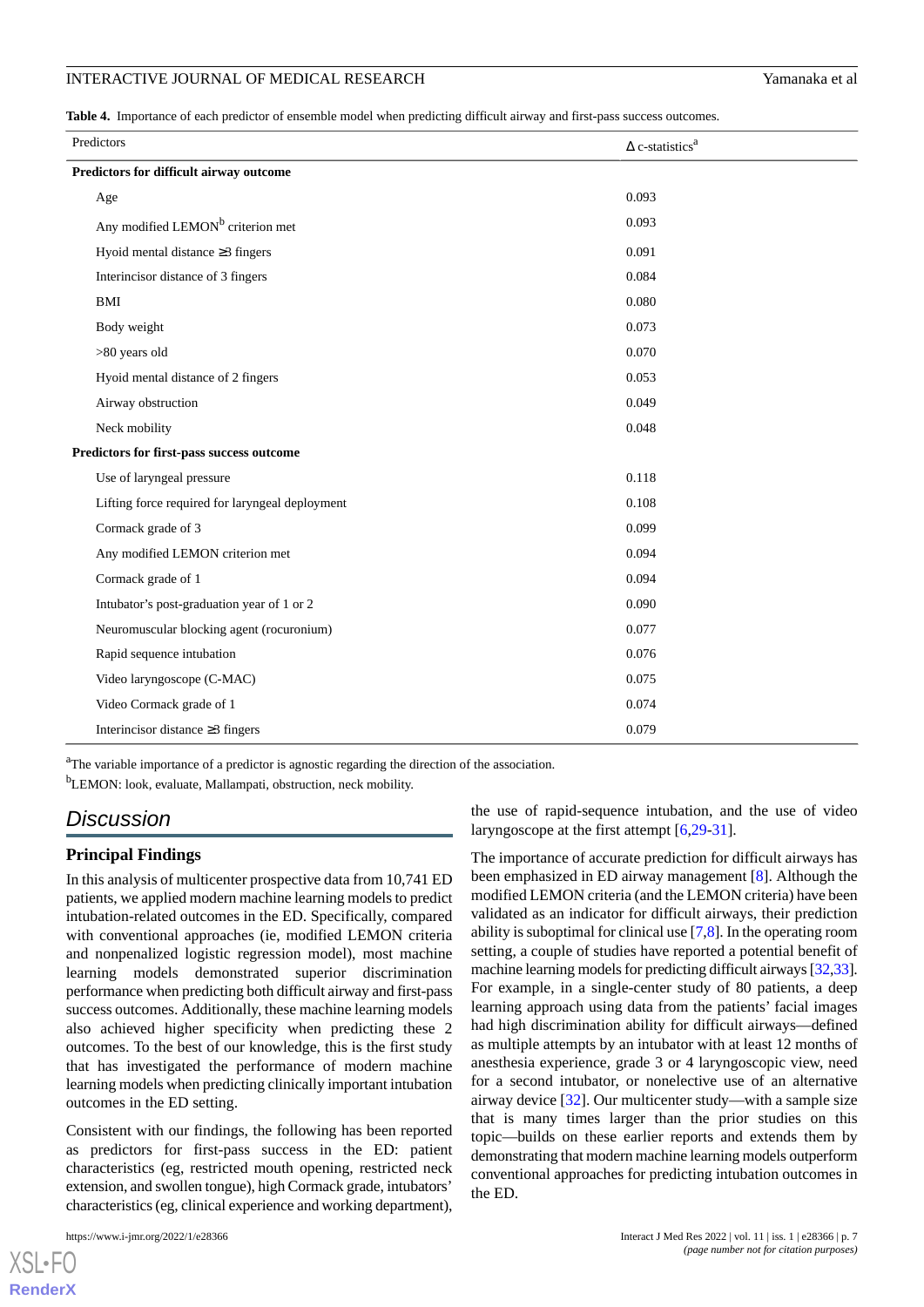The observed improvement in prediction ability by machine learning approaches may be explained by several reasons. First, the machine learning approaches account for high-order interactions between predictors and nonlinear relationships with an outcome, which traditional modeling approaches cannot address [[34\]](#page-9-11). Second, the modified LEMON criteria may be too parsimonious (ie, the use of a limited number of predictors), while the applied machine learning models could use a larger number of predictors. Third, the modern machine learning approaches enabled us to minimize overfitting, such as lasso and ridge penalizations (ie, elastic net model and cross-validation). In addition to these strengths, modern machine learning models also are scalable for further improvement by integration with recently developed techniques such as image analysis of patients' faces and necks [[32,](#page-9-9)[35](#page-9-12)].

Although the machine learning models achieved a more significant predictive ability, their performance remained imperfect. This may be explained, at least partially, by the limited set of predictors (eg, lack of detailed information on the intubation competency and experience of each intubator) and data measurement errors. Additionally, one may surmise that the modified LEMON criteria are simpler and easier to use in the ED. Despite the known trade-off between parsimonious models and more complex models with a larger number of predictors, the use of modern machine learning models has advantages in the era of health information technology, including automated data entry through voice recognition, natural language processing, continuous sophistication of models through sequential extractions of electronic health records, and reinforcement learning [\[36](#page-9-13),[37\]](#page-9-14). Our findings and the recent advent of machine learning approaches collectively support cautious optimism that machine learning may enhance the clinician's ability—as assistive technology—to predict patient outcomes in the ED. The resulting accurate prediction of intubation outcomes has several important implications in airway practice in the ED. For example, early identification of difficult airways should help ED providers develop individualized and optimal management strategies and prepare for rescue airways [[14](#page-8-10)[,38](#page-9-15)]. Besides, the accurate estimation of the probability of first-pass success given the conditions (eg, the airway management strategies and intubator to be used) would not only increase the opportunity for clinical training (eg, which patient can be safely intubated by the intubator) but also improve patient safety.

To implement our developed machine learning models, a web-based application or integrated emergency department information system is needed. The rapid development of health information technology (eg, web-based artificial intelligence application with the model) enables us to implement the developed model into the real clinical setting. Furthermore, the current models can be used not only for practice but as an educational tool. For example, in simulation-based intubation training, supervisors can evaluate the trainee's intubation strategy by indicating the actual probability of difficult airway and first-pass success.

#### **Limitations**

Several potential limitations of this study should be noted. First, our data may be subject to self-reporting and measurement bias (eg, underreporting difficult airways). However, the study was conducted by investigators using a standardized protocol [[6\]](#page-8-2), which led to the high capture rate (96%) and low proportion of missingness in the predictors and outcomes [\(Multimedia](#page-7-2) [Appendix 1\)](#page-7-2). Second, we did not have detailed information on the procedural competency of each intubator, as this factor is also challenging to define and measure in real-world settings. To address this issue, we used years of experience and specialty, which are readily available in most ED settings, as a proxy for the competency. Third, machine learning models have a common limitation in the interpretability of models. Fourth, because of the small samples of children (2.8%), our model may not have optimal prediction ability in pediatric populations. Finally, our models may not be generalizable to other practice settings, although the study sample consisted of a geographically diverse patient across Japan.

#### **Conclusions**

In summary, based on the extensive multicenter, prospective data from 10,741 ED intubations, we developed modern machine learning models to predict clinically essential intubation outcomes. Using routinely available data as the predictors, we found that the machine learning models had a greater ability to predict difficult airways and first-pass success than conventional approaches. Although formal validation is required, this study lends support to the application of machine learning models for the prediction of intubation-related outcomes, which will, in turn, improve airway management practice and outcomes of critically ill patients in the ED.

#### <span id="page-7-2"></span>**Conflicts of Interest**

None declared.

### <span id="page-7-0"></span>**Multimedia Appendix 1**

<span id="page-7-1"></span>Proportion of missingness in predictors used in machine learning models. [[DOCX File , 17 KB](https://jmir.org/api/download?alt_name=ijmr_v11i1e28366_app1.docx&filename=3be37aef8ca579877c0b3fc662329de0.docx)-[Multimedia Appendix 1\]](https://jmir.org/api/download?alt_name=ijmr_v11i1e28366_app1.docx&filename=3be37aef8ca579877c0b3fc662329de0.docx)

#### **References**

 $XS$ -FO **[RenderX](http://www.renderx.com/)**

- 1. Goto T, Goto Y, Hagiwara Y, Okamoto H, Watase H, Hasegawa K. Advancing emergency airway management practice and research. Acute Med Surg 2019 Oct;6(4):336-351 [\[FREE Full text\]](https://doi.org/10.1002/ams2.428) [doi: [10.1002/ams2.428](http://dx.doi.org/10.1002/ams2.428)] [Medline: [31592072\]](http://www.ncbi.nlm.nih.gov/entrez/query.fcgi?cmd=Retrieve&db=PubMed&list_uids=31592072&dopt=Abstract)
- 2. Hasegawa K, Shigemitsu K, Hagiwara Y, Chiba T, Watase H, Brown CA, Japanese Emergency Medicine Research Alliance Investigators. Association between repeated intubation attempts and adverse events in emergency departments: an analysis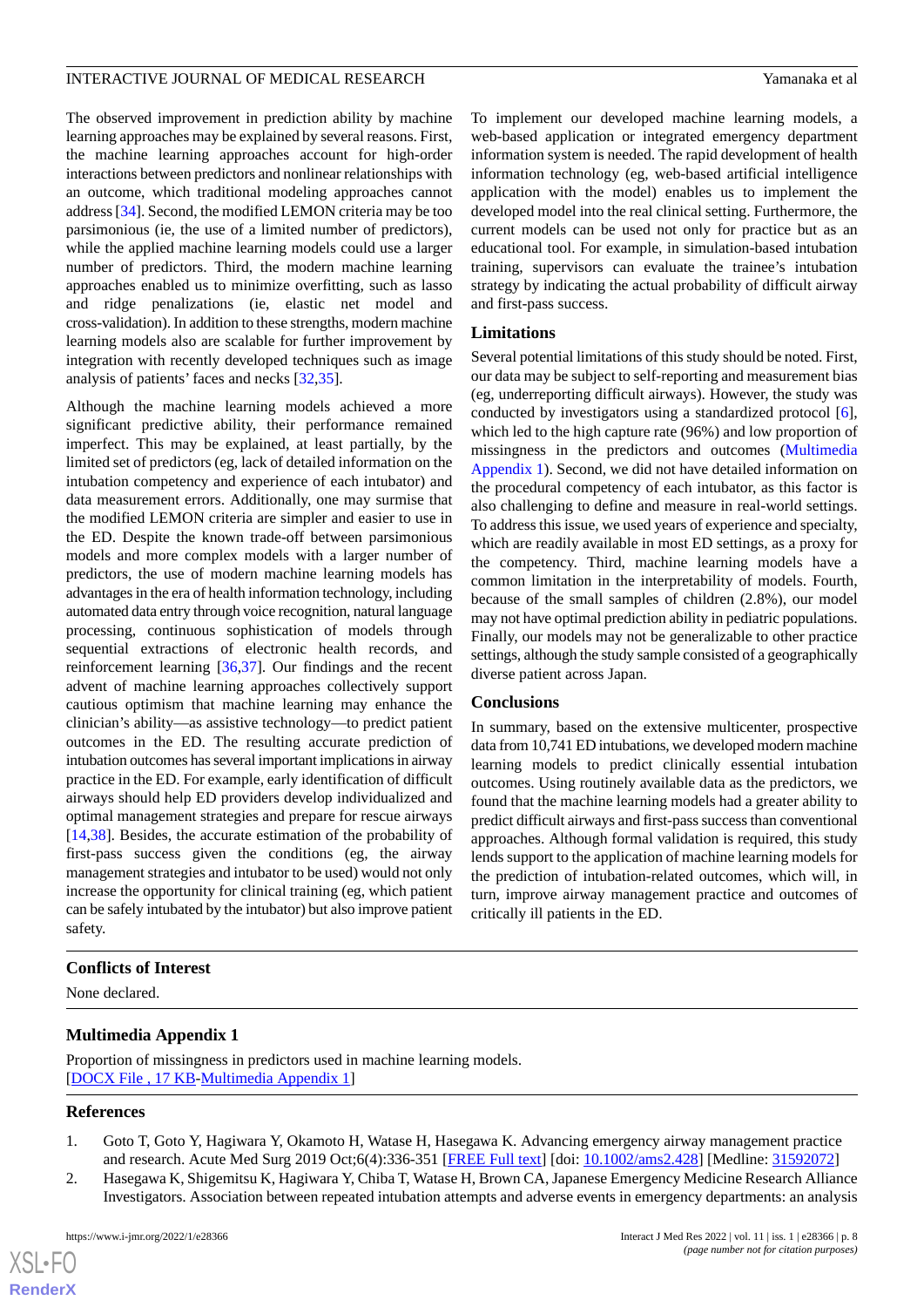of a multicenter prospective observational study. Ann Emerg Med 2012 Dec;60(6):749-754.e2. [doi: [10.1016/j.annemergmed.2012.04.005](http://dx.doi.org/10.1016/j.annemergmed.2012.04.005)] [Medline: [22542734\]](http://www.ncbi.nlm.nih.gov/entrez/query.fcgi?cmd=Retrieve&db=PubMed&list_uids=22542734&dopt=Abstract)

- 3. Walls RM, Brown CA, Bair AE, Pallin DJ, NEAR II Investigators. Emergency airway management: a multi-center report of 8937 emergency department intubations. J Emerg Med 2011 Oct;41(4):347-354. [doi: [10.1016/j.jemermed.2010.02.024](http://dx.doi.org/10.1016/j.jemermed.2010.02.024)] [Medline: [20434289](http://www.ncbi.nlm.nih.gov/entrez/query.fcgi?cmd=Retrieve&db=PubMed&list_uids=20434289&dopt=Abstract)]
- <span id="page-8-0"></span>4. Pallin DJ, Dwyer RC, Walls RM, Brown CA, NEAR III Investigators. Techniques and trends, success rates, and adverse events in emergency department pediatric intubations: a report from the National Emergency Airway Registry. Ann Emerg Med 2016 May;67(5):610-615.e1. [doi: [10.1016/j.annemergmed.2015.12.006\]](http://dx.doi.org/10.1016/j.annemergmed.2015.12.006) [Medline: [26921968](http://www.ncbi.nlm.nih.gov/entrez/query.fcgi?cmd=Retrieve&db=PubMed&list_uids=26921968&dopt=Abstract)]
- <span id="page-8-2"></span><span id="page-8-1"></span>5. Park L, Zeng I, Brainard A. Systematic review and meta-analysis of first-pass success rates in emergency department intubation: Creating a benchmark for emergency airway care. Emerg Med Australas 2017 Feb;29(1):40-47. [doi: [10.1111/1742-6723.12704\]](http://dx.doi.org/10.1111/1742-6723.12704) [Medline: [27785883](http://www.ncbi.nlm.nih.gov/entrez/query.fcgi?cmd=Retrieve&db=PubMed&list_uids=27785883&dopt=Abstract)]
- <span id="page-8-3"></span>6. Goto Y, Goto T, Hagiwara Y, Tsugawa Y, Watase H, Okamoto H, Japanese Emergency Medicine Network Investigators. Techniques and outcomes of emergency airway management in Japan: An analysis of two multicentre prospective observational studies, 2010-2016. Resuscitation 2017 May;114:14-20. [doi: [10.1016/j.resuscitation.2017.02.009](http://dx.doi.org/10.1016/j.resuscitation.2017.02.009)] [Medline: [28219617](http://www.ncbi.nlm.nih.gov/entrez/query.fcgi?cmd=Retrieve&db=PubMed&list_uids=28219617&dopt=Abstract)]
- <span id="page-8-4"></span>7. Reed MJ, Dunn MJG, McKeown DW. Can an airway assessment score predict difficulty at intubation in the emergency department? Emerg Med J 2005 Feb;22(2):99-102 [\[FREE Full text\]](https://emj.bmj.com/lookup/pmidlookup?view=long&pmid=15662057) [doi: [10.1136/emj.2003.008771](http://dx.doi.org/10.1136/emj.2003.008771)] [Medline: [15662057](http://www.ncbi.nlm.nih.gov/entrez/query.fcgi?cmd=Retrieve&db=PubMed&list_uids=15662057&dopt=Abstract)]
- <span id="page-8-5"></span>8. Hagiwara Y, Watase H, Okamoto H, Goto T, Hasegawa K, Japanese Emergency Medicine Network Investigators. Prospective validation of the modified LEMON criteria to predict difficult intubation in the ED. Am J Emerg Med 2015 Oct;33(10):1492-1496. [doi: [10.1016/j.ajem.2015.06.038](http://dx.doi.org/10.1016/j.ajem.2015.06.038)] [Medline: [26166379](http://www.ncbi.nlm.nih.gov/entrez/query.fcgi?cmd=Retrieve&db=PubMed&list_uids=26166379&dopt=Abstract)]
- <span id="page-8-6"></span>9. Islam MM, Nasrin T, Walther BA, Wu C, Yang H, Li Y. Prediction of sepsis patients using machine learning approach: A meta-analysis. Comput Methods Programs Biomed 2019 Mar;170:1-9. [doi: [10.1016/j.cmpb.2018.12.027](http://dx.doi.org/10.1016/j.cmpb.2018.12.027)] [Medline: [30712598](http://www.ncbi.nlm.nih.gov/entrez/query.fcgi?cmd=Retrieve&db=PubMed&list_uids=30712598&dopt=Abstract)]
- <span id="page-8-7"></span>10. Goto T, Camargo CA, Faridi MK, Yun BJ, Hasegawa K. Machine learning approaches for predicting disposition of asthma and COPD exacerbations in the ED. Am J Emerg Med 2018 Sep;36(9):1650-1654. [doi: [10.1016/j.ajem.2018.06.062\]](http://dx.doi.org/10.1016/j.ajem.2018.06.062) [Medline: [29970272](http://www.ncbi.nlm.nih.gov/entrez/query.fcgi?cmd=Retrieve&db=PubMed&list_uids=29970272&dopt=Abstract)]
- <span id="page-8-8"></span>11. Goto T, Camargo CA, Faridi MK, Freishtat RJ, Hasegawa K. Machine learning-based prediction of clinical outcomes for children during emergency department triage. JAMA Netw Open 2019 Jan 04;2(1):e186937 [[FREE Full text](https://jamanetwork.com/journals/jamanetworkopen/fullarticle/10.1001/jamanetworkopen.2018.6937)] [doi: [10.1001/jamanetworkopen.2018.6937](http://dx.doi.org/10.1001/jamanetworkopen.2018.6937)] [Medline: [30646206](http://www.ncbi.nlm.nih.gov/entrez/query.fcgi?cmd=Retrieve&db=PubMed&list_uids=30646206&dopt=Abstract)]
- <span id="page-8-9"></span>12. Raita Y, Goto T, Faridi MK, Brown DFM, Camargo CA, Hasegawa K. Emergency department triage prediction of clinical outcomes using machine learning models. Crit Care 2019 Feb 22;23(1):64 [[FREE Full text](https://ccforum.biomedcentral.com/articles/10.1186/s13054-019-2351-7)] [doi: [10.1186/s13054-019-2351-7\]](http://dx.doi.org/10.1186/s13054-019-2351-7) [Medline: [30795786](http://www.ncbi.nlm.nih.gov/entrez/query.fcgi?cmd=Retrieve&db=PubMed&list_uids=30795786&dopt=Abstract)]
- <span id="page-8-10"></span>13. Kotsiantis S, Zaharakis I, Pintelas P. Supervised machine learning: A review of classification techniques. In: Maglogiannis I, Karpouzis K, Wallace BA, Soldatos J, editors. Emerging Artificial Intelligence Applications in Computer Engineering: Real Word AI Systems with Applications in eHealth, HCI, Information Retrieval and Pervasive Technologies. Amsterdam, Netherlands: IOS Press; 2007:3-27.
- <span id="page-8-11"></span>14. Goto T, Gibo K, Hagiwara Y, Morita H, Brown DF, Brown CA, Japanese Emergency Medicine Network Investigators. Multiple failed intubation attempts are associated with decreased success rates on the first rescue intubation in the emergency department: a retrospective analysis of multicentre observational data. Scand J Trauma Resusc Emerg Med 2015 Jan 16;23(1):5 [[FREE Full text\]](https://sjtrem.biomedcentral.com/articles/10.1186/s13049-014-0085-8) [doi: [10.1186/s13049-014-0085-8](http://dx.doi.org/10.1186/s13049-014-0085-8)] [Medline: [25700237](http://www.ncbi.nlm.nih.gov/entrez/query.fcgi?cmd=Retrieve&db=PubMed&list_uids=25700237&dopt=Abstract)]
- <span id="page-8-13"></span><span id="page-8-12"></span>15. Apfelbaum J, Hagberg C, Caplan R, Blitt C, Connis R, Nickinovich D, American Society of Anesthesiologists Task Force on Management of the Difficult Airway. Practice guidelines for management of the difficult airway: an updated report by the American Society of Anesthesiologists Task Force on Management of the Difficult Airway. Anesthesiology 2013 Feb;118(2):251-270 [[FREE Full text](https://pubs.asahq.org/anesthesiology/article-lookup/doi/10.1097/ALN.0b013e31827773b2)] [doi: [10.1097/ALN.0b013e31827773b2](http://dx.doi.org/10.1097/ALN.0b013e31827773b2)] [Medline: [23364566](http://www.ncbi.nlm.nih.gov/entrez/query.fcgi?cmd=Retrieve&db=PubMed&list_uids=23364566&dopt=Abstract)]
- <span id="page-8-14"></span>16. Goto T, Gibo K, Hagiwara Y, Okubo M, Brown DFM, Brown CA, et al. Factors associated with first-pass success in pediatric intubation in the emergency department. West J Emerg Med 2016 Mar;17(2):129-134 [\[FREE Full text](http://escholarship.org/uc/item/0mg1p118)] [doi: [10.5811/westjem.2016.1.28685\]](http://dx.doi.org/10.5811/westjem.2016.1.28685) [Medline: [26973736](http://www.ncbi.nlm.nih.gov/entrez/query.fcgi?cmd=Retrieve&db=PubMed&list_uids=26973736&dopt=Abstract)]
- <span id="page-8-15"></span>17. Link MS, Berkow LC, Kudenchuk PJ, Halperin HR, Hess EP, Moitra VK, et al. Part 7: adult advanced cardiovascular life support. Circulation 2015 Nov 03;132(18\_suppl\_2):S444-S464. [doi: [10.1161/cir.0000000000000261\]](http://dx.doi.org/10.1161/cir.0000000000000261)
- <span id="page-8-17"></span><span id="page-8-16"></span>18. Hasegawa K, Hagiwara Y, Chiba T, Watase H, Walls RM, Brown DF, Japanese Emergency Medicine Research Alliance. Emergency airway management in Japan: Interim analysis of a multi-center prospective observational study. Resuscitation 2012 Apr;83(4):428-433. [doi: [10.1016/j.resuscitation.2011.11.027](http://dx.doi.org/10.1016/j.resuscitation.2011.11.027)] [Medline: [22155701\]](http://www.ncbi.nlm.nih.gov/entrez/query.fcgi?cmd=Retrieve&db=PubMed&list_uids=22155701&dopt=Abstract)
- 19. Stekhoven D. Nonparametric missing value imputation using random forest. 2012. URL: [https://ui.adsabs.harvard.edu/abs/](https://ui.adsabs.harvard.edu/abs/2015ascl.soft05011S) [2015ascl.soft05011S](https://ui.adsabs.harvard.edu/abs/2015ascl.soft05011S) [accessed 2021-01-08]
- 20. Warton DI. Penalized normal likelihood and ridge regularization of correlation and covariance matrices. Journal of the American Statistical Association 2012 Jan 01;103(481):340-349. [doi: [10.1198/016214508000000021\]](http://dx.doi.org/10.1198/016214508000000021)
- 21. Svetnik V, Liaw A, Tong C, Culberson JC, Sheridan RP, Feuston BP. Random forest: a classification and regression tool for compound classification and QSAR modeling. J Chem Inf Comput Sci 2003 Nov 04;43(6):1947-1958. [doi: [10.1021/ci034160g](http://dx.doi.org/10.1021/ci034160g)] [Medline: [14632445\]](http://www.ncbi.nlm.nih.gov/entrez/query.fcgi?cmd=Retrieve&db=PubMed&list_uids=14632445&dopt=Abstract)

[XSL](http://www.w3.org/Style/XSL)•FO **[RenderX](http://www.renderx.com/)**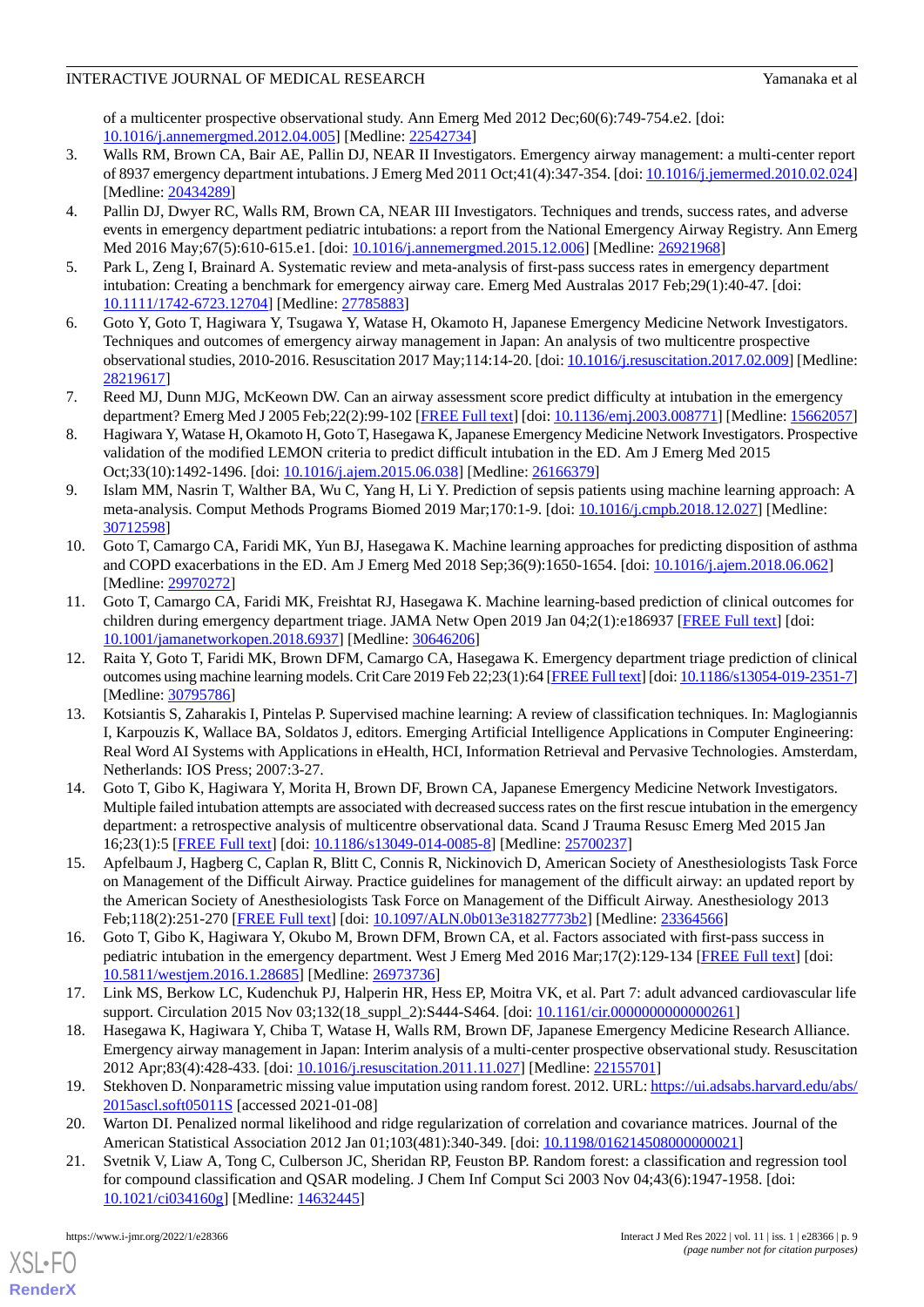- <span id="page-9-0"></span>22. Natekin A, Knoll A. Gradient boosting machines, a tutorial. Front Neurorobot 2013;7:21 [[FREE Full text](https://doi.org/10.3389/fnbot.2013.00021)] [doi: [10.3389/fnbot.2013.00021\]](http://dx.doi.org/10.3389/fnbot.2013.00021) [Medline: [24409142\]](http://www.ncbi.nlm.nih.gov/entrez/query.fcgi?cmd=Retrieve&db=PubMed&list_uids=24409142&dopt=Abstract)
- <span id="page-9-2"></span><span id="page-9-1"></span>23. Pal S, Mitra S. Multilayer perceptron, fuzzy sets, and classification. IEEE Trans Neural Netw 1992;3(5):683-697. [doi: [10.1109/72.159058](http://dx.doi.org/10.1109/72.159058)] [Medline: [18276468](http://www.ncbi.nlm.nih.gov/entrez/query.fcgi?cmd=Retrieve&db=PubMed&list_uids=18276468&dopt=Abstract)]
- <span id="page-9-3"></span>24. Bay S. Nearest neighbor classification from multiple feature subsets. Intelligent Data Analysis 1999 Sep;3(3):191-209. [doi: [10.1016/s1088-467x\(99\)00018-9](http://dx.doi.org/10.1016/s1088-467x(99)00018-9)]
- <span id="page-9-4"></span>25. Chen T, He T, Benesty M, Khotilovich V, Tang Y. Xgboost: extreme gradient boosting. R package version 2015:04 [\[FREE](https://cran.r-project.org/web/packages/xgboost/vignettes/xgboost.pdf) [Full text\]](https://cran.r-project.org/web/packages/xgboost/vignettes/xgboost.pdf)
- <span id="page-9-5"></span>26. Ruta D, Gabrys B. Classifier selection for majority voting. Information Fusion 2005 Mar;6(1):63-81. [doi: [10.1016/j.inffus.2004.04.008\]](http://dx.doi.org/10.1016/j.inffus.2004.04.008)
- <span id="page-9-6"></span>27. Pencina MJ, D'Agostino RB. Evaluating discrimination of risk prediction models: the c statistic. JAMA 2015 Sep 08;314(10):1063-1064. [doi: [10.1001/jama.2015.11082](http://dx.doi.org/10.1001/jama.2015.11082)] [Medline: [26348755\]](http://www.ncbi.nlm.nih.gov/entrez/query.fcgi?cmd=Retrieve&db=PubMed&list_uids=26348755&dopt=Abstract)
- <span id="page-9-7"></span>28. Taner T, Antony J. The assessment of quality in medical diagnostic tests: a comparison of ROC/Youden and Taguchi methods. Int J Health Care Qual Assur Inc Leadersh Health Serv 2000;13(6-7):300-307. [doi: [10.1108/09526860010378744\]](http://dx.doi.org/10.1108/09526860010378744) [Medline: [11484648](http://www.ncbi.nlm.nih.gov/entrez/query.fcgi?cmd=Retrieve&db=PubMed&list_uids=11484648&dopt=Abstract)]
- 29. Sagarin MJ, Barton ED, Chng Y, Walls RM, National Emergency Airway Registry Investigators. Airway management by US and Canadian emergency medicine residents: a multicenter analysis of more than 6,000 endotracheal intubation attempts. Ann Emerg Med 2005 Oct;46(4):328-336. [doi: [10.1016/j.annemergmed.2005.01.009\]](http://dx.doi.org/10.1016/j.annemergmed.2005.01.009) [Medline: [16187466](http://www.ncbi.nlm.nih.gov/entrez/query.fcgi?cmd=Retrieve&db=PubMed&list_uids=16187466&dopt=Abstract)]
- <span id="page-9-8"></span>30. Jung W, Kim J. Factors associated with first-pass success of emergency endotracheal intubation. Am J Emerg Med 2020 Jan;38(1):109-113. [doi: [10.1016/j.ajem.2019.09.001](http://dx.doi.org/10.1016/j.ajem.2019.09.001)] [Medline: [31843066](http://www.ncbi.nlm.nih.gov/entrez/query.fcgi?cmd=Retrieve&db=PubMed&list_uids=31843066&dopt=Abstract)]
- <span id="page-9-9"></span>31. Taboada M, Soto-Jove R, Mirón P, Martínez S, Rey R, Ferreiroa E, et al. Evaluation of the laryngoscopy view using the modified Cormack-Lehane scale during tracheal intubation in an intensive care unit. A prospective observational study. Rev Esp Anestesiol Reanim (Engl Ed) 2019 May;66(5):250-258. [doi: [10.1016/j.redar.2019.01.004\]](http://dx.doi.org/10.1016/j.redar.2019.01.004) [Medline: [30862397](http://www.ncbi.nlm.nih.gov/entrez/query.fcgi?cmd=Retrieve&db=PubMed&list_uids=30862397&dopt=Abstract)]
- <span id="page-9-10"></span>32. Connor C, Segal S. Accurate classification of difficult intubation by computerized facial analysis. Anesth Analg 2011 Jan;112(1):84-93. [doi: [10.1213/ANE.0b013e31820098d6\]](http://dx.doi.org/10.1213/ANE.0b013e31820098d6) [Medline: [21081769](http://www.ncbi.nlm.nih.gov/entrez/query.fcgi?cmd=Retrieve&db=PubMed&list_uids=21081769&dopt=Abstract)]
- <span id="page-9-12"></span><span id="page-9-11"></span>33. Moustafa MA, El-Metainy S, Mahar K, Mahmoud Abdel-magied E. Defining difficult laryngoscopy findings by using multiple parameters: A machine learning approach. Egyptian Journal of Anaesthesia 2019 May 17;33(2):153-158. [doi: [10.1016/j.egja.2017.02.002](http://dx.doi.org/10.1016/j.egja.2017.02.002)]
- <span id="page-9-13"></span>34. Kuhn M, Johnson K. Applied predictive modeling. New York, NY: Springer; 2013.
- <span id="page-9-14"></span>35. An G, Omodaka K, Tsuda S, Shiga Y, Takada N, Kikawa T, et al. Comparison of machine-learning classification models for glaucoma management. J Healthc Eng 2018;2018:6874765 [\[FREE Full text\]](https://doi.org/10.1155/2018/6874765) [doi: [10.1155/2018/6874765\]](http://dx.doi.org/10.1155/2018/6874765) [Medline: [30018755](http://www.ncbi.nlm.nih.gov/entrez/query.fcgi?cmd=Retrieve&db=PubMed&list_uids=30018755&dopt=Abstract)]
- <span id="page-9-15"></span>36. Freeman MB. Method and apparatus for automated data entry. Justia Patents. 2001. URL: [https://patents.justia.com/patent/](https://patents.justia.com/patent/6299063) [6299063](https://patents.justia.com/patent/6299063) [accessed 2022-01-14]
- 37. Thanaki J. Python natural language processing. Birmingham, United Kingdom: Packt Publishing Ltd; 2017.
- 38. Lockey D, Crewdson K, Weaver A, Davies G. Observational study of the success rates of intubation and failed intubation airway rescue techniques in 7256 attempted intubations of trauma patients by pre-hospital physicians. Br J Anaesth 2014 Aug;113(2):220-225 [\[FREE Full text\]](https://linkinghub.elsevier.com/retrieve/pii/S0007-0912(17)31511-8) [doi: [10.1093/bja/aeu227\]](http://dx.doi.org/10.1093/bja/aeu227) [Medline: [25038154\]](http://www.ncbi.nlm.nih.gov/entrez/query.fcgi?cmd=Retrieve&db=PubMed&list_uids=25038154&dopt=Abstract)

### **Abbreviations**

**ASA:** American Society of Anesthesiologists **ED:** emergency department **JEAN-2:** second Japanese Emergency Airway Network **ROC:** receiver operating characteristic

*Edited by A Mavragani; submitted 03.03.21; peer-reviewed by A Miller, A Beane, Y Katayama; comments to author 16.04.21; revised version received 07.06.21; accepted 06.12.21; published 25.01.22*

*Please cite as:*

*Yamanaka S, Goto T, Morikawa K, Watase H, Okamoto H, Hagiwara Y, Hasegawa K Machine Learning Approaches for Predicting Difficult Airway and First-Pass Success in the Emergency Department: Multicenter Prospective Observational Study Interact J Med Res 2022;11(1):e28366 URL: <https://www.i-jmr.org/2022/1/e28366> doi: [10.2196/28366](http://dx.doi.org/10.2196/28366)*

*PMID:*